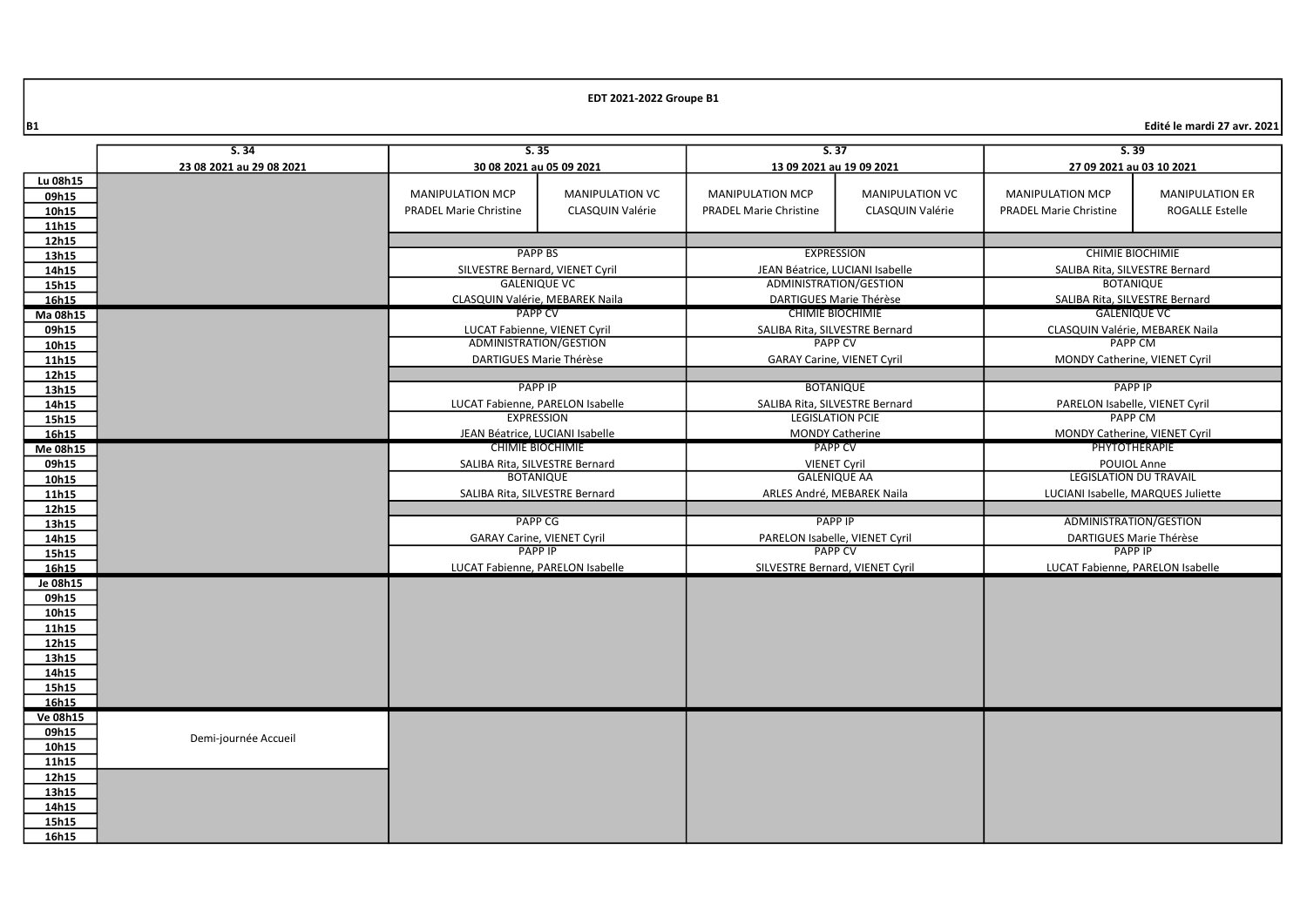|                | 5.41                                      |                                                              | S.44                                                 |                         | S.46                                             |                                        | S.48                                                  |                                    |
|----------------|-------------------------------------------|--------------------------------------------------------------|------------------------------------------------------|-------------------------|--------------------------------------------------|----------------------------------------|-------------------------------------------------------|------------------------------------|
|                | 11 10 2021 au 17 10 2021                  |                                                              | 01 11 2021 au 07 11 2021                             |                         | 15 11 2021 au 21 11 2021                         |                                        | 29 11 2021 au 05 12 2021                              |                                    |
| Lu 08h15       |                                           |                                                              |                                                      |                         |                                                  |                                        |                                                       |                                    |
| 09h15          | <b>MANIPULATION ER</b>                    | <b>MANIPULATION VC</b>                                       |                                                      |                         | <b>MANIPULATION MCP</b>                          | <b>MANIPULATION ER</b>                 | <b>MANIPULATION MCP</b>                               | <b>MANIPULATION ER</b>             |
| 10h15          | ROGALLE Estelle                           | CLASQUIN Valérie                                             |                                                      |                         | <b>PRADEL Marie Christine</b>                    | <b>ROGALLE Estelle</b>                 | <b>PRADEL Marie Christine</b>                         | <b>ROGALLE Estelle</b>             |
| 11h15          |                                           |                                                              |                                                      |                         |                                                  |                                        |                                                       |                                    |
| 12h15          |                                           |                                                              |                                                      |                         |                                                  |                                        |                                                       |                                    |
| 13h15          |                                           | <b>PAPP BS</b>                                               |                                                      |                         | <b>LEGISLATION PCIE</b>                          |                                        | <b>MICROBIOLOGIE</b>                                  |                                    |
| 14h15          |                                           | SILVESTRE Bernard, VIENET Cyril                              |                                                      |                         | MONDY Catherine, SALIBA Rita                     |                                        | CENTIS Sylvie, DARTIGUES Marie Thérèse                |                                    |
| 15h15          | <b>GALENIQUE AA</b>                       |                                                              |                                                      |                         | ADMINISTRATION/GESTION                           |                                        | ADMINISTRATION/GESTION                                |                                    |
| 16h15          |                                           | ARLES André, MEBAREK Naila<br><b>PAPP CV</b>                 |                                                      |                         | DARTIGUES Marie Thérèse                          |                                        | DARTIGUES Marie Thérèse                               |                                    |
| Ma 08h15       |                                           |                                                              | PAPP CM                                              |                         | <b>CHIMIE BIOCHIMIE</b>                          |                                        | <b>PAPP IP</b>                                        |                                    |
| 09h15          |                                           | <b>GARAY Carine, VIENET Cyril</b><br><b>CHIMIE BIOCHIMIE</b> | MONDY Catherine, VIENET Cyril<br><b>GALENIQUE VC</b> |                         | SALIBA Rita, SILVESTRE Bernard<br><b>PAPP IP</b> |                                        | PARELON Isabelle, VIENET Cyril<br><b>GALENIQUE VC</b> |                                    |
| 10h15          |                                           |                                                              |                                                      |                         |                                                  |                                        |                                                       |                                    |
| 11h15          |                                           | SALIBA Rita, SILVESTRE Bernard                               | CLASQUIN Valérie, SALIBA Rita                        |                         |                                                  | PARELON Isabelle, VIENET Cyril         |                                                       | CLASQUIN Valérie, MEBAREK Naila    |
| 12h15          |                                           | <b>LEGISLATION PCIE</b>                                      |                                                      |                         | <b>PAPP CM</b>                                   |                                        | <b>PAPP CV</b>                                        |                                    |
| 13h15<br>14h15 |                                           | MONDY Catherine, SALIBA Rita                                 | <b>MANIPULATION ER</b>                               | <b>MANIPULATION VC</b>  | MONDY Catherine, VIENET Cyril                    |                                        | <b>GARAY Carine, VIENET Cyril</b>                     |                                    |
| 15h15          |                                           | <b>PAPP IP</b>                                               | <b>ROGALLE Estelle</b>                               | <b>CLASQUIN Valérie</b> | <b>PAPP BS</b>                                   |                                        | <b>PAPP CV</b>                                        |                                    |
| 16h15          |                                           |                                                              |                                                      |                         | SILVESTRE Bernard, VIENET Cyril                  |                                        | <b>GARAY Carine, VIENET Cyril</b>                     |                                    |
| Me 08h15       | PARELON Isabelle, VIENET Cyril<br>PAPP CM |                                                              | PAPP CM                                              |                         | <b>EXPRESSION</b>                                |                                        | <b>PAPP CV</b>                                        |                                    |
| 09h15          | LUCAT Fabienne, MONDY Catherine           |                                                              | <b>MONDY Catherine</b>                               |                         | JEAN Béatrice, LUCIANI Isabelle                  |                                        | <b>VIENET Cyril</b>                                   |                                    |
| 10h15          | <b>EXPRESSION</b>                         |                                                              | <b>PAPP CM</b>                                       |                         | <b>PAPP IP</b>                                   |                                        | <b>CHIMIE BIOCHIMIE</b>                               |                                    |
| 11h15          |                                           | JEAN Béatrice, LUCIANI Isabelle                              | MONDY Catherine, VIENET Cyril                        |                         | PARELON Isabelle, VIENET Cyril                   |                                        |                                                       | SALIBA Rita, SILVESTRE Bernard     |
| 12h15          |                                           |                                                              |                                                      |                         |                                                  |                                        |                                                       |                                    |
| 13h15          |                                           | PAPP <sub>CG</sub>                                           | <b>PAPP CG</b>                                       |                         | <b>MICROBIOLOGIE</b>                             |                                        | <b>COMMENTAIRE ER</b>                                 | <b>COMMENTAIRE VC</b>              |
| 14h15          |                                           | <b>GARAY Carine, VIENET Cyril</b>                            | <b>GARAY Carine</b>                                  |                         |                                                  | CENTIS Sylvie, DARTIGUES Marie Thérèse | <b>ROGALLE Estelle</b>                                | CLASQUIN Valérie                   |
| 15h15          |                                           | ADMINISTRATION/GESTION                                       | <b>MICROBIOLOGIE</b>                                 |                         | <b>GALENIQUE AA</b>                              |                                        | <b>LEGISLATION DU TRAVAIL</b>                         |                                    |
| 16h15          |                                           | DARTIGUES Marie Thérèse                                      | CENTIS Sylvie, DARTIGUES Marie Thérèse               |                         | ARLES André, MEBAREK Naila                       |                                        |                                                       | LUCIANI Isabelle, MARQUES Juliette |
| Je 08h15       |                                           |                                                              | <b>PAPP CV</b>                                       |                         |                                                  |                                        |                                                       |                                    |
| 09h15          |                                           |                                                              | <b>VIENET Cyril</b>                                  |                         |                                                  |                                        |                                                       |                                    |
| 10h15          |                                           |                                                              | <b>CHIMIE BIOCHIMIE</b>                              |                         |                                                  |                                        |                                                       |                                    |
| 11h15          |                                           |                                                              | SALIBA Rita, SILVESTRE Bernard                       |                         |                                                  |                                        |                                                       |                                    |
| 12h15          |                                           |                                                              |                                                      |                         |                                                  |                                        |                                                       |                                    |
| 13h15          |                                           |                                                              | <b>PAPP CM</b>                                       |                         |                                                  |                                        |                                                       |                                    |
| 14h15          |                                           |                                                              | MONDY Catherine, VIENET Cyril                        |                         |                                                  |                                        |                                                       |                                    |
| 15h15          |                                           |                                                              | <b>LEGISLATION DU TRAVAIL</b>                        |                         |                                                  |                                        |                                                       |                                    |
| 16h15          |                                           |                                                              | LUCIANI Isabelle, MARQUES Juliette                   |                         |                                                  |                                        |                                                       |                                    |
| Ve 08h15       |                                           |                                                              |                                                      |                         |                                                  |                                        |                                                       |                                    |
| 09h15<br>10h15 |                                           |                                                              |                                                      |                         |                                                  |                                        |                                                       |                                    |
| 11h15          |                                           |                                                              |                                                      |                         |                                                  |                                        |                                                       |                                    |
| 12h15          |                                           |                                                              |                                                      |                         |                                                  |                                        |                                                       |                                    |
| 13h15          |                                           |                                                              |                                                      |                         |                                                  |                                        |                                                       |                                    |
| 14h15          |                                           |                                                              |                                                      |                         |                                                  |                                        |                                                       |                                    |
| 15h15          |                                           |                                                              |                                                      |                         |                                                  |                                        |                                                       |                                    |
| 16h15          |                                           |                                                              |                                                      |                         |                                                  |                                        |                                                       |                                    |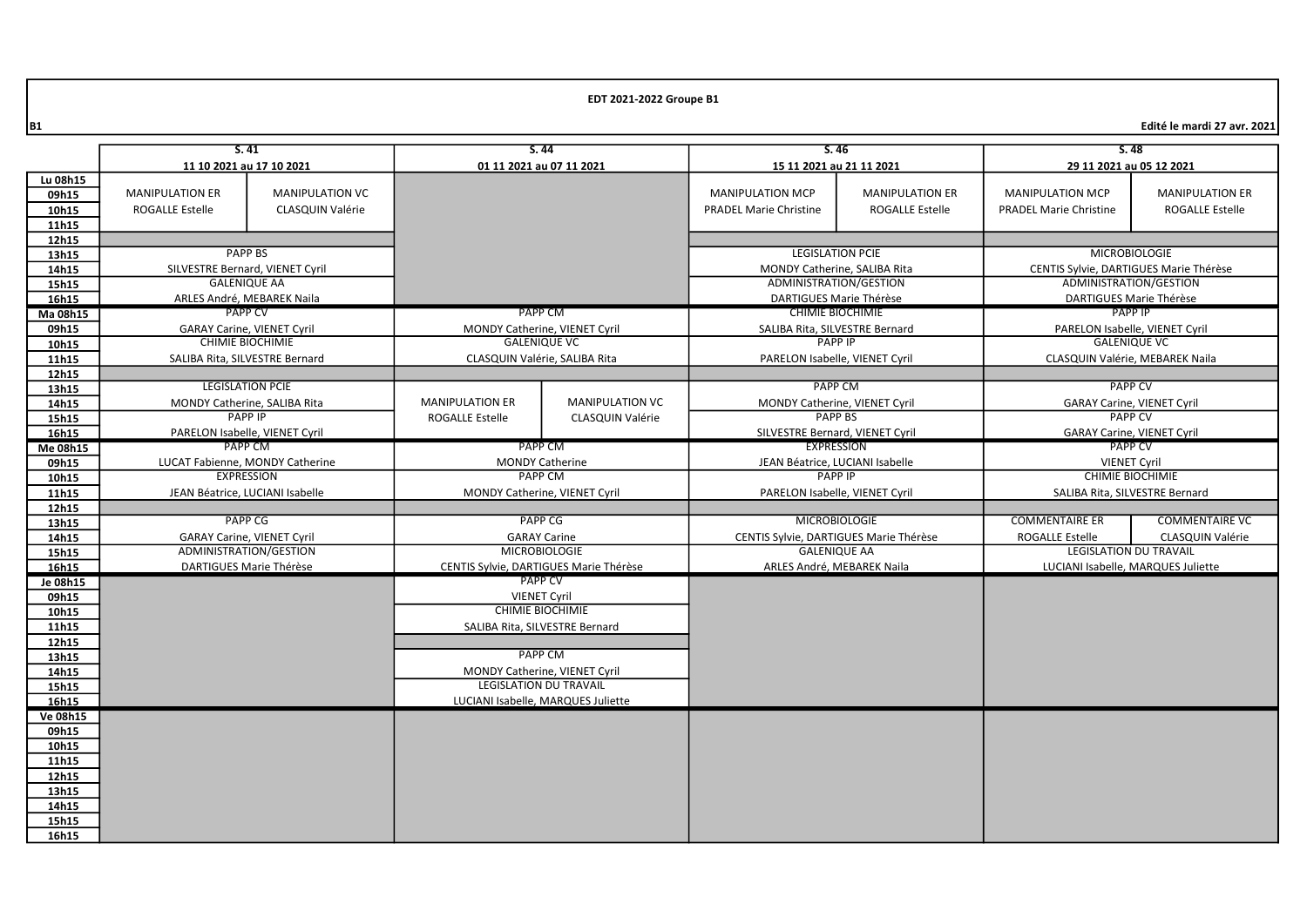| 13 12 2021 au 19 12 2021<br>03 01 2022 au 09 01 2022<br>17 01 2022 au 23 01 2022<br>31 01 2022 au 06 02 2022<br><b>PAPP CV</b><br>Lu 08h15<br><b>MANIPULATION ER</b><br><b>MANIPULATION MCP</b><br><b>MANIPULATION VC</b><br><b>MANIPULATION ER</b><br><b>MANIPULATION ER</b><br><b>MANIPULATION MCP</b><br>09h15<br>LUCAT Fabienne, VIENET Cyril<br><b>GALENIQUE AA</b><br><b>ROGALLE Estelle</b><br>CLASQUIN Valérie<br><b>ROGALLE Estelle</b><br><b>ROGALLE Estelle</b><br>10h15<br><b>PRADEL Marie Christine</b><br><b>PRADEL Marie Christine</b><br>11h15<br>ARLES André, MEBAREK Naila<br>12h15<br><b>MICROBIOLOGIE</b><br><b>MICROBIOLOGIE</b><br><b>CHIMIE BIOCHIMIE</b><br><b>GALENIQUE VC</b><br>13h15<br>14h15<br>CLASQUIN Valérie, SALIBA Rita<br>CENTIS Sylvie, DARTIGUES Marie Thérèse<br>CENTIS Sylvie, DARTIGUES Marie Thérèse<br>SALIBA Rita, SILVESTRE Bernard<br><b>PAPP CV</b><br><b>LEGISLATION DU TRAVAIL</b><br>ADMINISTRATION/GESTION<br>PAPP IP<br>15h15<br><b>DARTIGUES Marie Thérèse</b><br>16h15<br><b>VIENET Cyril</b><br>LUCIANI Isabelle, MARQUES Juliette<br>PARELON Isabelle, VIENET Cyril<br>PAPP CM<br><b>CHIMIE BIOCHIMIE</b><br><b>COMMENTAIRE CG</b><br><b>COMMENTAIRE MCP</b><br><b>PAPP CV</b><br>Ma 08h15<br><b>PRADEL Marie Christine</b><br>09h15<br>MONDY Catherine, VIENET Cyril<br>SALIBA Rita, SILVESTRE Bernard<br><b>GARAY Carine</b><br>LUCAT Fabienne, VIENET Cyril<br><b>CHIMIE BIOCHIMIE</b><br>PAPP CM<br><b>CHIMIE BIOCHIMIE</b><br>PAPP CM<br>10h15<br>SALIBA Rita, SILVESTRE Bernard<br>MONDY Catherine, VIENET Cyril<br>SALIBA Rita, SILVESTRE Bernard<br>MONDY Catherine, VIENET Cyril<br>11h15<br>12h15<br><b>EXPRESSION</b><br><b>LEGISLATION PCIE</b><br>ADMINISTRATION/GESTION<br><b>GALENIQUE AA</b><br>13h15<br>14h15<br>MONDY Catherine, SALIBA Rita<br>DARTIGUES Marie Thérèse<br>JEAN Béatrice, LUCIANI Isabelle<br>ARLES André, SALIBA Rita<br><b>EXPRESSION</b><br><b>PAPP CM</b><br><b>GALENIQUE VC</b><br><b>PAPP CV</b><br>15h15<br>16h15<br>JEAN Béatrice, LUCIANI Isabelle<br>LUCAT Fabienne, MONDY Catherine<br>CLASQUIN Valérie, SALIBA Rita<br><b>GARAY Carine, VIENET Cyril</b><br><b>MICROBIOLOGIE</b><br>PAPP AP<br><b>CHIMIE BIOCHIMIE</b><br><b>COMMENTAIRE ER</b><br><b>COMMENTAIRE VC</b><br>Me 08h15<br><b>ROGALLE Estelle</b><br>CLASQUIN Valérie<br>CENTIS Sylvie, DARTIGUES Marie Thérèse<br>SALIBA Rita, SILVESTRE Bernard<br>09h15<br>POUIOL Anne, VIENET Cyril<br><b>PAPP CG</b><br><b>PAPP CM</b><br><b>PAPP IP</b><br>PHYTOTHERAPIE<br>10h15<br>11h15<br>POUIOL Anne<br><b>GARAY Carine, VIENET Cyril</b><br><b>MONDY Catherine, VIENET Cyril</b><br>PARELON Isabelle, VIENET Cyril<br>12h15<br><b>MICROBIOLOGIE</b><br><b>COMMENTAIRE CG</b><br><b>PAPP CM</b><br><b>LEGISLATION DU TRAVAIL</b><br><b>COMMENTAIRE ER</b><br>13h15<br>14h15<br>CENTIS Sylvie, DARTIGUES Marie Thérèse<br><b>GARAY Carine</b><br><b>ROGALLE Estelle</b><br>MONDY Catherine, VIENET Cyril<br>LUCIANI Isabelle, MARQUES Juliette<br><b>MICROBIOLOGIE</b><br><b>PAPP CG</b><br><b>LEGISLATION PCIE</b><br><b>COMMENTAIRE CG</b><br><b>COMMENTAIRE ER</b><br>15h15<br>16h15<br>CENTIS Sylvie, DARTIGUES Marie Thérèse<br>MONDY Catherine, SALIBA Rita<br><b>ROGALLE Estelle</b><br><b>GARAY Carine</b><br><b>GARAY Carine, VIENET Cyril</b><br>Je 08h15<br>09h15<br>10h15<br>11h15<br>12h15<br>13h15<br>14h15<br>15h15<br>16h15<br><b>Ve 08h15</b><br>09h15<br>10h15<br>11h15<br>12h15<br>13h15<br>14h15 |       | S.50 |  | S.1 |  | S.3 |  | 5.5 |  |  |
|-----------------------------------------------------------------------------------------------------------------------------------------------------------------------------------------------------------------------------------------------------------------------------------------------------------------------------------------------------------------------------------------------------------------------------------------------------------------------------------------------------------------------------------------------------------------------------------------------------------------------------------------------------------------------------------------------------------------------------------------------------------------------------------------------------------------------------------------------------------------------------------------------------------------------------------------------------------------------------------------------------------------------------------------------------------------------------------------------------------------------------------------------------------------------------------------------------------------------------------------------------------------------------------------------------------------------------------------------------------------------------------------------------------------------------------------------------------------------------------------------------------------------------------------------------------------------------------------------------------------------------------------------------------------------------------------------------------------------------------------------------------------------------------------------------------------------------------------------------------------------------------------------------------------------------------------------------------------------------------------------------------------------------------------------------------------------------------------------------------------------------------------------------------------------------------------------------------------------------------------------------------------------------------------------------------------------------------------------------------------------------------------------------------------------------------------------------------------------------------------------------------------------------------------------------------------------------------------------------------------------------------------------------------------------------------------------------------------------------------------------------------------------------------------------------------------------------------------------------------------------------------------------------------------------------------------------------------------------------------------------------------------------------------------------------------------------------------------------------------------------------------------------------------------------------------------------------------------------------------------------------------------------------------------------------------------------------------------------------------------------------------------------------------------------------------------------------------------------------------|-------|------|--|-----|--|-----|--|-----|--|--|
|                                                                                                                                                                                                                                                                                                                                                                                                                                                                                                                                                                                                                                                                                                                                                                                                                                                                                                                                                                                                                                                                                                                                                                                                                                                                                                                                                                                                                                                                                                                                                                                                                                                                                                                                                                                                                                                                                                                                                                                                                                                                                                                                                                                                                                                                                                                                                                                                                                                                                                                                                                                                                                                                                                                                                                                                                                                                                                                                                                                                                                                                                                                                                                                                                                                                                                                                                                                                                                                                                   |       |      |  |     |  |     |  |     |  |  |
|                                                                                                                                                                                                                                                                                                                                                                                                                                                                                                                                                                                                                                                                                                                                                                                                                                                                                                                                                                                                                                                                                                                                                                                                                                                                                                                                                                                                                                                                                                                                                                                                                                                                                                                                                                                                                                                                                                                                                                                                                                                                                                                                                                                                                                                                                                                                                                                                                                                                                                                                                                                                                                                                                                                                                                                                                                                                                                                                                                                                                                                                                                                                                                                                                                                                                                                                                                                                                                                                                   |       |      |  |     |  |     |  |     |  |  |
|                                                                                                                                                                                                                                                                                                                                                                                                                                                                                                                                                                                                                                                                                                                                                                                                                                                                                                                                                                                                                                                                                                                                                                                                                                                                                                                                                                                                                                                                                                                                                                                                                                                                                                                                                                                                                                                                                                                                                                                                                                                                                                                                                                                                                                                                                                                                                                                                                                                                                                                                                                                                                                                                                                                                                                                                                                                                                                                                                                                                                                                                                                                                                                                                                                                                                                                                                                                                                                                                                   |       |      |  |     |  |     |  |     |  |  |
|                                                                                                                                                                                                                                                                                                                                                                                                                                                                                                                                                                                                                                                                                                                                                                                                                                                                                                                                                                                                                                                                                                                                                                                                                                                                                                                                                                                                                                                                                                                                                                                                                                                                                                                                                                                                                                                                                                                                                                                                                                                                                                                                                                                                                                                                                                                                                                                                                                                                                                                                                                                                                                                                                                                                                                                                                                                                                                                                                                                                                                                                                                                                                                                                                                                                                                                                                                                                                                                                                   |       |      |  |     |  |     |  |     |  |  |
|                                                                                                                                                                                                                                                                                                                                                                                                                                                                                                                                                                                                                                                                                                                                                                                                                                                                                                                                                                                                                                                                                                                                                                                                                                                                                                                                                                                                                                                                                                                                                                                                                                                                                                                                                                                                                                                                                                                                                                                                                                                                                                                                                                                                                                                                                                                                                                                                                                                                                                                                                                                                                                                                                                                                                                                                                                                                                                                                                                                                                                                                                                                                                                                                                                                                                                                                                                                                                                                                                   |       |      |  |     |  |     |  |     |  |  |
|                                                                                                                                                                                                                                                                                                                                                                                                                                                                                                                                                                                                                                                                                                                                                                                                                                                                                                                                                                                                                                                                                                                                                                                                                                                                                                                                                                                                                                                                                                                                                                                                                                                                                                                                                                                                                                                                                                                                                                                                                                                                                                                                                                                                                                                                                                                                                                                                                                                                                                                                                                                                                                                                                                                                                                                                                                                                                                                                                                                                                                                                                                                                                                                                                                                                                                                                                                                                                                                                                   |       |      |  |     |  |     |  |     |  |  |
|                                                                                                                                                                                                                                                                                                                                                                                                                                                                                                                                                                                                                                                                                                                                                                                                                                                                                                                                                                                                                                                                                                                                                                                                                                                                                                                                                                                                                                                                                                                                                                                                                                                                                                                                                                                                                                                                                                                                                                                                                                                                                                                                                                                                                                                                                                                                                                                                                                                                                                                                                                                                                                                                                                                                                                                                                                                                                                                                                                                                                                                                                                                                                                                                                                                                                                                                                                                                                                                                                   |       |      |  |     |  |     |  |     |  |  |
|                                                                                                                                                                                                                                                                                                                                                                                                                                                                                                                                                                                                                                                                                                                                                                                                                                                                                                                                                                                                                                                                                                                                                                                                                                                                                                                                                                                                                                                                                                                                                                                                                                                                                                                                                                                                                                                                                                                                                                                                                                                                                                                                                                                                                                                                                                                                                                                                                                                                                                                                                                                                                                                                                                                                                                                                                                                                                                                                                                                                                                                                                                                                                                                                                                                                                                                                                                                                                                                                                   |       |      |  |     |  |     |  |     |  |  |
|                                                                                                                                                                                                                                                                                                                                                                                                                                                                                                                                                                                                                                                                                                                                                                                                                                                                                                                                                                                                                                                                                                                                                                                                                                                                                                                                                                                                                                                                                                                                                                                                                                                                                                                                                                                                                                                                                                                                                                                                                                                                                                                                                                                                                                                                                                                                                                                                                                                                                                                                                                                                                                                                                                                                                                                                                                                                                                                                                                                                                                                                                                                                                                                                                                                                                                                                                                                                                                                                                   |       |      |  |     |  |     |  |     |  |  |
|                                                                                                                                                                                                                                                                                                                                                                                                                                                                                                                                                                                                                                                                                                                                                                                                                                                                                                                                                                                                                                                                                                                                                                                                                                                                                                                                                                                                                                                                                                                                                                                                                                                                                                                                                                                                                                                                                                                                                                                                                                                                                                                                                                                                                                                                                                                                                                                                                                                                                                                                                                                                                                                                                                                                                                                                                                                                                                                                                                                                                                                                                                                                                                                                                                                                                                                                                                                                                                                                                   |       |      |  |     |  |     |  |     |  |  |
|                                                                                                                                                                                                                                                                                                                                                                                                                                                                                                                                                                                                                                                                                                                                                                                                                                                                                                                                                                                                                                                                                                                                                                                                                                                                                                                                                                                                                                                                                                                                                                                                                                                                                                                                                                                                                                                                                                                                                                                                                                                                                                                                                                                                                                                                                                                                                                                                                                                                                                                                                                                                                                                                                                                                                                                                                                                                                                                                                                                                                                                                                                                                                                                                                                                                                                                                                                                                                                                                                   |       |      |  |     |  |     |  |     |  |  |
|                                                                                                                                                                                                                                                                                                                                                                                                                                                                                                                                                                                                                                                                                                                                                                                                                                                                                                                                                                                                                                                                                                                                                                                                                                                                                                                                                                                                                                                                                                                                                                                                                                                                                                                                                                                                                                                                                                                                                                                                                                                                                                                                                                                                                                                                                                                                                                                                                                                                                                                                                                                                                                                                                                                                                                                                                                                                                                                                                                                                                                                                                                                                                                                                                                                                                                                                                                                                                                                                                   |       |      |  |     |  |     |  |     |  |  |
|                                                                                                                                                                                                                                                                                                                                                                                                                                                                                                                                                                                                                                                                                                                                                                                                                                                                                                                                                                                                                                                                                                                                                                                                                                                                                                                                                                                                                                                                                                                                                                                                                                                                                                                                                                                                                                                                                                                                                                                                                                                                                                                                                                                                                                                                                                                                                                                                                                                                                                                                                                                                                                                                                                                                                                                                                                                                                                                                                                                                                                                                                                                                                                                                                                                                                                                                                                                                                                                                                   |       |      |  |     |  |     |  |     |  |  |
|                                                                                                                                                                                                                                                                                                                                                                                                                                                                                                                                                                                                                                                                                                                                                                                                                                                                                                                                                                                                                                                                                                                                                                                                                                                                                                                                                                                                                                                                                                                                                                                                                                                                                                                                                                                                                                                                                                                                                                                                                                                                                                                                                                                                                                                                                                                                                                                                                                                                                                                                                                                                                                                                                                                                                                                                                                                                                                                                                                                                                                                                                                                                                                                                                                                                                                                                                                                                                                                                                   |       |      |  |     |  |     |  |     |  |  |
|                                                                                                                                                                                                                                                                                                                                                                                                                                                                                                                                                                                                                                                                                                                                                                                                                                                                                                                                                                                                                                                                                                                                                                                                                                                                                                                                                                                                                                                                                                                                                                                                                                                                                                                                                                                                                                                                                                                                                                                                                                                                                                                                                                                                                                                                                                                                                                                                                                                                                                                                                                                                                                                                                                                                                                                                                                                                                                                                                                                                                                                                                                                                                                                                                                                                                                                                                                                                                                                                                   |       |      |  |     |  |     |  |     |  |  |
|                                                                                                                                                                                                                                                                                                                                                                                                                                                                                                                                                                                                                                                                                                                                                                                                                                                                                                                                                                                                                                                                                                                                                                                                                                                                                                                                                                                                                                                                                                                                                                                                                                                                                                                                                                                                                                                                                                                                                                                                                                                                                                                                                                                                                                                                                                                                                                                                                                                                                                                                                                                                                                                                                                                                                                                                                                                                                                                                                                                                                                                                                                                                                                                                                                                                                                                                                                                                                                                                                   |       |      |  |     |  |     |  |     |  |  |
|                                                                                                                                                                                                                                                                                                                                                                                                                                                                                                                                                                                                                                                                                                                                                                                                                                                                                                                                                                                                                                                                                                                                                                                                                                                                                                                                                                                                                                                                                                                                                                                                                                                                                                                                                                                                                                                                                                                                                                                                                                                                                                                                                                                                                                                                                                                                                                                                                                                                                                                                                                                                                                                                                                                                                                                                                                                                                                                                                                                                                                                                                                                                                                                                                                                                                                                                                                                                                                                                                   |       |      |  |     |  |     |  |     |  |  |
|                                                                                                                                                                                                                                                                                                                                                                                                                                                                                                                                                                                                                                                                                                                                                                                                                                                                                                                                                                                                                                                                                                                                                                                                                                                                                                                                                                                                                                                                                                                                                                                                                                                                                                                                                                                                                                                                                                                                                                                                                                                                                                                                                                                                                                                                                                                                                                                                                                                                                                                                                                                                                                                                                                                                                                                                                                                                                                                                                                                                                                                                                                                                                                                                                                                                                                                                                                                                                                                                                   |       |      |  |     |  |     |  |     |  |  |
|                                                                                                                                                                                                                                                                                                                                                                                                                                                                                                                                                                                                                                                                                                                                                                                                                                                                                                                                                                                                                                                                                                                                                                                                                                                                                                                                                                                                                                                                                                                                                                                                                                                                                                                                                                                                                                                                                                                                                                                                                                                                                                                                                                                                                                                                                                                                                                                                                                                                                                                                                                                                                                                                                                                                                                                                                                                                                                                                                                                                                                                                                                                                                                                                                                                                                                                                                                                                                                                                                   |       |      |  |     |  |     |  |     |  |  |
|                                                                                                                                                                                                                                                                                                                                                                                                                                                                                                                                                                                                                                                                                                                                                                                                                                                                                                                                                                                                                                                                                                                                                                                                                                                                                                                                                                                                                                                                                                                                                                                                                                                                                                                                                                                                                                                                                                                                                                                                                                                                                                                                                                                                                                                                                                                                                                                                                                                                                                                                                                                                                                                                                                                                                                                                                                                                                                                                                                                                                                                                                                                                                                                                                                                                                                                                                                                                                                                                                   |       |      |  |     |  |     |  |     |  |  |
|                                                                                                                                                                                                                                                                                                                                                                                                                                                                                                                                                                                                                                                                                                                                                                                                                                                                                                                                                                                                                                                                                                                                                                                                                                                                                                                                                                                                                                                                                                                                                                                                                                                                                                                                                                                                                                                                                                                                                                                                                                                                                                                                                                                                                                                                                                                                                                                                                                                                                                                                                                                                                                                                                                                                                                                                                                                                                                                                                                                                                                                                                                                                                                                                                                                                                                                                                                                                                                                                                   |       |      |  |     |  |     |  |     |  |  |
|                                                                                                                                                                                                                                                                                                                                                                                                                                                                                                                                                                                                                                                                                                                                                                                                                                                                                                                                                                                                                                                                                                                                                                                                                                                                                                                                                                                                                                                                                                                                                                                                                                                                                                                                                                                                                                                                                                                                                                                                                                                                                                                                                                                                                                                                                                                                                                                                                                                                                                                                                                                                                                                                                                                                                                                                                                                                                                                                                                                                                                                                                                                                                                                                                                                                                                                                                                                                                                                                                   |       |      |  |     |  |     |  |     |  |  |
|                                                                                                                                                                                                                                                                                                                                                                                                                                                                                                                                                                                                                                                                                                                                                                                                                                                                                                                                                                                                                                                                                                                                                                                                                                                                                                                                                                                                                                                                                                                                                                                                                                                                                                                                                                                                                                                                                                                                                                                                                                                                                                                                                                                                                                                                                                                                                                                                                                                                                                                                                                                                                                                                                                                                                                                                                                                                                                                                                                                                                                                                                                                                                                                                                                                                                                                                                                                                                                                                                   |       |      |  |     |  |     |  |     |  |  |
|                                                                                                                                                                                                                                                                                                                                                                                                                                                                                                                                                                                                                                                                                                                                                                                                                                                                                                                                                                                                                                                                                                                                                                                                                                                                                                                                                                                                                                                                                                                                                                                                                                                                                                                                                                                                                                                                                                                                                                                                                                                                                                                                                                                                                                                                                                                                                                                                                                                                                                                                                                                                                                                                                                                                                                                                                                                                                                                                                                                                                                                                                                                                                                                                                                                                                                                                                                                                                                                                                   |       |      |  |     |  |     |  |     |  |  |
|                                                                                                                                                                                                                                                                                                                                                                                                                                                                                                                                                                                                                                                                                                                                                                                                                                                                                                                                                                                                                                                                                                                                                                                                                                                                                                                                                                                                                                                                                                                                                                                                                                                                                                                                                                                                                                                                                                                                                                                                                                                                                                                                                                                                                                                                                                                                                                                                                                                                                                                                                                                                                                                                                                                                                                                                                                                                                                                                                                                                                                                                                                                                                                                                                                                                                                                                                                                                                                                                                   |       |      |  |     |  |     |  |     |  |  |
|                                                                                                                                                                                                                                                                                                                                                                                                                                                                                                                                                                                                                                                                                                                                                                                                                                                                                                                                                                                                                                                                                                                                                                                                                                                                                                                                                                                                                                                                                                                                                                                                                                                                                                                                                                                                                                                                                                                                                                                                                                                                                                                                                                                                                                                                                                                                                                                                                                                                                                                                                                                                                                                                                                                                                                                                                                                                                                                                                                                                                                                                                                                                                                                                                                                                                                                                                                                                                                                                                   |       |      |  |     |  |     |  |     |  |  |
|                                                                                                                                                                                                                                                                                                                                                                                                                                                                                                                                                                                                                                                                                                                                                                                                                                                                                                                                                                                                                                                                                                                                                                                                                                                                                                                                                                                                                                                                                                                                                                                                                                                                                                                                                                                                                                                                                                                                                                                                                                                                                                                                                                                                                                                                                                                                                                                                                                                                                                                                                                                                                                                                                                                                                                                                                                                                                                                                                                                                                                                                                                                                                                                                                                                                                                                                                                                                                                                                                   |       |      |  |     |  |     |  |     |  |  |
|                                                                                                                                                                                                                                                                                                                                                                                                                                                                                                                                                                                                                                                                                                                                                                                                                                                                                                                                                                                                                                                                                                                                                                                                                                                                                                                                                                                                                                                                                                                                                                                                                                                                                                                                                                                                                                                                                                                                                                                                                                                                                                                                                                                                                                                                                                                                                                                                                                                                                                                                                                                                                                                                                                                                                                                                                                                                                                                                                                                                                                                                                                                                                                                                                                                                                                                                                                                                                                                                                   |       |      |  |     |  |     |  |     |  |  |
|                                                                                                                                                                                                                                                                                                                                                                                                                                                                                                                                                                                                                                                                                                                                                                                                                                                                                                                                                                                                                                                                                                                                                                                                                                                                                                                                                                                                                                                                                                                                                                                                                                                                                                                                                                                                                                                                                                                                                                                                                                                                                                                                                                                                                                                                                                                                                                                                                                                                                                                                                                                                                                                                                                                                                                                                                                                                                                                                                                                                                                                                                                                                                                                                                                                                                                                                                                                                                                                                                   |       |      |  |     |  |     |  |     |  |  |
|                                                                                                                                                                                                                                                                                                                                                                                                                                                                                                                                                                                                                                                                                                                                                                                                                                                                                                                                                                                                                                                                                                                                                                                                                                                                                                                                                                                                                                                                                                                                                                                                                                                                                                                                                                                                                                                                                                                                                                                                                                                                                                                                                                                                                                                                                                                                                                                                                                                                                                                                                                                                                                                                                                                                                                                                                                                                                                                                                                                                                                                                                                                                                                                                                                                                                                                                                                                                                                                                                   |       |      |  |     |  |     |  |     |  |  |
|                                                                                                                                                                                                                                                                                                                                                                                                                                                                                                                                                                                                                                                                                                                                                                                                                                                                                                                                                                                                                                                                                                                                                                                                                                                                                                                                                                                                                                                                                                                                                                                                                                                                                                                                                                                                                                                                                                                                                                                                                                                                                                                                                                                                                                                                                                                                                                                                                                                                                                                                                                                                                                                                                                                                                                                                                                                                                                                                                                                                                                                                                                                                                                                                                                                                                                                                                                                                                                                                                   |       |      |  |     |  |     |  |     |  |  |
|                                                                                                                                                                                                                                                                                                                                                                                                                                                                                                                                                                                                                                                                                                                                                                                                                                                                                                                                                                                                                                                                                                                                                                                                                                                                                                                                                                                                                                                                                                                                                                                                                                                                                                                                                                                                                                                                                                                                                                                                                                                                                                                                                                                                                                                                                                                                                                                                                                                                                                                                                                                                                                                                                                                                                                                                                                                                                                                                                                                                                                                                                                                                                                                                                                                                                                                                                                                                                                                                                   |       |      |  |     |  |     |  |     |  |  |
|                                                                                                                                                                                                                                                                                                                                                                                                                                                                                                                                                                                                                                                                                                                                                                                                                                                                                                                                                                                                                                                                                                                                                                                                                                                                                                                                                                                                                                                                                                                                                                                                                                                                                                                                                                                                                                                                                                                                                                                                                                                                                                                                                                                                                                                                                                                                                                                                                                                                                                                                                                                                                                                                                                                                                                                                                                                                                                                                                                                                                                                                                                                                                                                                                                                                                                                                                                                                                                                                                   |       |      |  |     |  |     |  |     |  |  |
|                                                                                                                                                                                                                                                                                                                                                                                                                                                                                                                                                                                                                                                                                                                                                                                                                                                                                                                                                                                                                                                                                                                                                                                                                                                                                                                                                                                                                                                                                                                                                                                                                                                                                                                                                                                                                                                                                                                                                                                                                                                                                                                                                                                                                                                                                                                                                                                                                                                                                                                                                                                                                                                                                                                                                                                                                                                                                                                                                                                                                                                                                                                                                                                                                                                                                                                                                                                                                                                                                   |       |      |  |     |  |     |  |     |  |  |
|                                                                                                                                                                                                                                                                                                                                                                                                                                                                                                                                                                                                                                                                                                                                                                                                                                                                                                                                                                                                                                                                                                                                                                                                                                                                                                                                                                                                                                                                                                                                                                                                                                                                                                                                                                                                                                                                                                                                                                                                                                                                                                                                                                                                                                                                                                                                                                                                                                                                                                                                                                                                                                                                                                                                                                                                                                                                                                                                                                                                                                                                                                                                                                                                                                                                                                                                                                                                                                                                                   |       |      |  |     |  |     |  |     |  |  |
|                                                                                                                                                                                                                                                                                                                                                                                                                                                                                                                                                                                                                                                                                                                                                                                                                                                                                                                                                                                                                                                                                                                                                                                                                                                                                                                                                                                                                                                                                                                                                                                                                                                                                                                                                                                                                                                                                                                                                                                                                                                                                                                                                                                                                                                                                                                                                                                                                                                                                                                                                                                                                                                                                                                                                                                                                                                                                                                                                                                                                                                                                                                                                                                                                                                                                                                                                                                                                                                                                   |       |      |  |     |  |     |  |     |  |  |
|                                                                                                                                                                                                                                                                                                                                                                                                                                                                                                                                                                                                                                                                                                                                                                                                                                                                                                                                                                                                                                                                                                                                                                                                                                                                                                                                                                                                                                                                                                                                                                                                                                                                                                                                                                                                                                                                                                                                                                                                                                                                                                                                                                                                                                                                                                                                                                                                                                                                                                                                                                                                                                                                                                                                                                                                                                                                                                                                                                                                                                                                                                                                                                                                                                                                                                                                                                                                                                                                                   |       |      |  |     |  |     |  |     |  |  |
|                                                                                                                                                                                                                                                                                                                                                                                                                                                                                                                                                                                                                                                                                                                                                                                                                                                                                                                                                                                                                                                                                                                                                                                                                                                                                                                                                                                                                                                                                                                                                                                                                                                                                                                                                                                                                                                                                                                                                                                                                                                                                                                                                                                                                                                                                                                                                                                                                                                                                                                                                                                                                                                                                                                                                                                                                                                                                                                                                                                                                                                                                                                                                                                                                                                                                                                                                                                                                                                                                   |       |      |  |     |  |     |  |     |  |  |
|                                                                                                                                                                                                                                                                                                                                                                                                                                                                                                                                                                                                                                                                                                                                                                                                                                                                                                                                                                                                                                                                                                                                                                                                                                                                                                                                                                                                                                                                                                                                                                                                                                                                                                                                                                                                                                                                                                                                                                                                                                                                                                                                                                                                                                                                                                                                                                                                                                                                                                                                                                                                                                                                                                                                                                                                                                                                                                                                                                                                                                                                                                                                                                                                                                                                                                                                                                                                                                                                                   |       |      |  |     |  |     |  |     |  |  |
|                                                                                                                                                                                                                                                                                                                                                                                                                                                                                                                                                                                                                                                                                                                                                                                                                                                                                                                                                                                                                                                                                                                                                                                                                                                                                                                                                                                                                                                                                                                                                                                                                                                                                                                                                                                                                                                                                                                                                                                                                                                                                                                                                                                                                                                                                                                                                                                                                                                                                                                                                                                                                                                                                                                                                                                                                                                                                                                                                                                                                                                                                                                                                                                                                                                                                                                                                                                                                                                                                   |       |      |  |     |  |     |  |     |  |  |
|                                                                                                                                                                                                                                                                                                                                                                                                                                                                                                                                                                                                                                                                                                                                                                                                                                                                                                                                                                                                                                                                                                                                                                                                                                                                                                                                                                                                                                                                                                                                                                                                                                                                                                                                                                                                                                                                                                                                                                                                                                                                                                                                                                                                                                                                                                                                                                                                                                                                                                                                                                                                                                                                                                                                                                                                                                                                                                                                                                                                                                                                                                                                                                                                                                                                                                                                                                                                                                                                                   |       |      |  |     |  |     |  |     |  |  |
|                                                                                                                                                                                                                                                                                                                                                                                                                                                                                                                                                                                                                                                                                                                                                                                                                                                                                                                                                                                                                                                                                                                                                                                                                                                                                                                                                                                                                                                                                                                                                                                                                                                                                                                                                                                                                                                                                                                                                                                                                                                                                                                                                                                                                                                                                                                                                                                                                                                                                                                                                                                                                                                                                                                                                                                                                                                                                                                                                                                                                                                                                                                                                                                                                                                                                                                                                                                                                                                                                   |       |      |  |     |  |     |  |     |  |  |
|                                                                                                                                                                                                                                                                                                                                                                                                                                                                                                                                                                                                                                                                                                                                                                                                                                                                                                                                                                                                                                                                                                                                                                                                                                                                                                                                                                                                                                                                                                                                                                                                                                                                                                                                                                                                                                                                                                                                                                                                                                                                                                                                                                                                                                                                                                                                                                                                                                                                                                                                                                                                                                                                                                                                                                                                                                                                                                                                                                                                                                                                                                                                                                                                                                                                                                                                                                                                                                                                                   |       |      |  |     |  |     |  |     |  |  |
|                                                                                                                                                                                                                                                                                                                                                                                                                                                                                                                                                                                                                                                                                                                                                                                                                                                                                                                                                                                                                                                                                                                                                                                                                                                                                                                                                                                                                                                                                                                                                                                                                                                                                                                                                                                                                                                                                                                                                                                                                                                                                                                                                                                                                                                                                                                                                                                                                                                                                                                                                                                                                                                                                                                                                                                                                                                                                                                                                                                                                                                                                                                                                                                                                                                                                                                                                                                                                                                                                   |       |      |  |     |  |     |  |     |  |  |
|                                                                                                                                                                                                                                                                                                                                                                                                                                                                                                                                                                                                                                                                                                                                                                                                                                                                                                                                                                                                                                                                                                                                                                                                                                                                                                                                                                                                                                                                                                                                                                                                                                                                                                                                                                                                                                                                                                                                                                                                                                                                                                                                                                                                                                                                                                                                                                                                                                                                                                                                                                                                                                                                                                                                                                                                                                                                                                                                                                                                                                                                                                                                                                                                                                                                                                                                                                                                                                                                                   | 15h15 |      |  |     |  |     |  |     |  |  |
| 16h15                                                                                                                                                                                                                                                                                                                                                                                                                                                                                                                                                                                                                                                                                                                                                                                                                                                                                                                                                                                                                                                                                                                                                                                                                                                                                                                                                                                                                                                                                                                                                                                                                                                                                                                                                                                                                                                                                                                                                                                                                                                                                                                                                                                                                                                                                                                                                                                                                                                                                                                                                                                                                                                                                                                                                                                                                                                                                                                                                                                                                                                                                                                                                                                                                                                                                                                                                                                                                                                                             |       |      |  |     |  |     |  |     |  |  |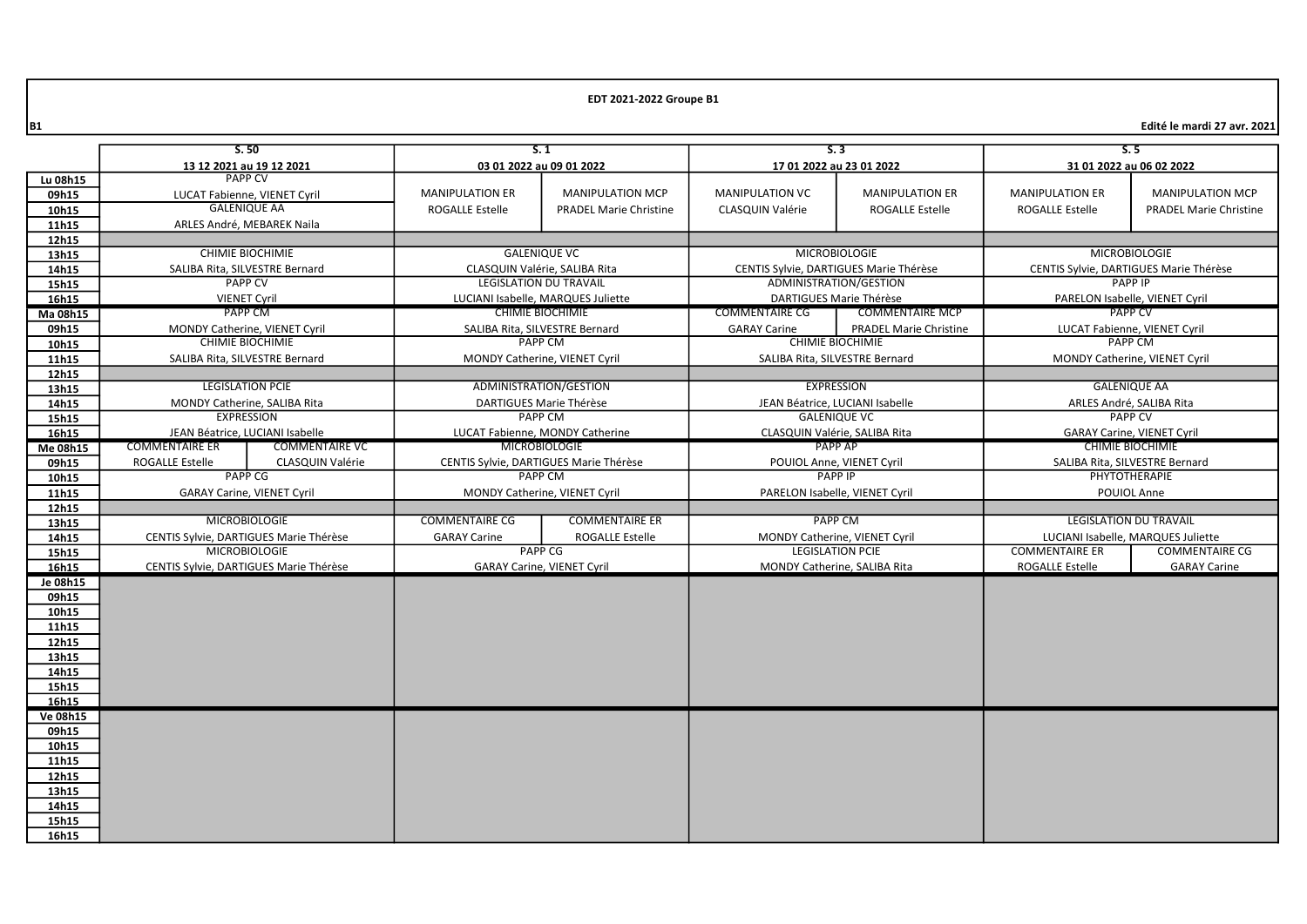|                | S.7                           |                                        | S.10                            |                                | S.12                           |                                | S.14                            |                                        |
|----------------|-------------------------------|----------------------------------------|---------------------------------|--------------------------------|--------------------------------|--------------------------------|---------------------------------|----------------------------------------|
|                | 14 02 2022 au 20 02 2022      |                                        | 07 03 2022 au 13 03 2022        |                                |                                | 21 03 2022 au 27 03 2022       |                                 | 04 04 2022 au 10 04 2022               |
| Lu 08h15       |                               |                                        |                                 |                                |                                |                                |                                 | <b>GALENIQUE VC</b>                    |
| 09h15          | <b>MANIPULATION ER</b>        | <b>MANIPULATION MCP</b>                | <b>MANIPULATION MCP</b>         | <b>MANIPULATION ER</b>         |                                |                                |                                 | CLASQUIN Valérie, MEBAREK Naila        |
| 10h15          | <b>ROGALLE Estelle</b>        | <b>PRADEL Marie Christine</b>          | <b>PRADEL Marie Christine</b>   | <b>ROGALLE Estelle</b>         |                                |                                |                                 | <b>PAPP CM</b>                         |
| 11h15          |                               |                                        |                                 |                                |                                |                                |                                 | MONDY Catherine, VIENET Cyril          |
| 12h15          |                               |                                        |                                 |                                |                                |                                |                                 |                                        |
| 13h15          |                               | <b>MICROBIOLOGIE</b>                   | <b>BOTANIQUE</b>                |                                |                                |                                |                                 | <b>MICROBIOLOGIE</b>                   |
| 14h15          |                               | CENTIS Sylvie, DARTIGUES Marie Thérèse | SALIBA Rita, SILVESTRE Bernard  |                                |                                |                                |                                 | CENTIS Sylvie, DARTIGUES Marie Thérèse |
| 15h15          | <b>COMMENTAIRE MCP</b>        | <b>COMMENTAIRE CG</b>                  | <b>COMMENTAIRE CG</b>           | <b>COMMENTAIRE MCP</b>         |                                |                                |                                 | <b>EXPRESSION</b>                      |
| 16h15          | <b>PRADEL Marie Christine</b> | <b>GARAY Carine</b>                    | <b>GARAY Carine</b>             | <b>PRADEL Marie Christine</b>  |                                |                                | JEAN Béatrice, LUCIANI Isabelle |                                        |
| Ma 08h15       |                               | <b>GALENIQUE VC</b>                    |                                 | <b>GALENIQUE VC</b>            | <b>LEGISLATION PCIE</b>        |                                | PAPP CV                         |                                        |
| 09h15          |                               | CLASQUIN Valérie, MEBAREK Naila        | CLASQUIN Valérie, SALIBA Rita   |                                | MONDY Catherine, SALIBA Rita   |                                | LUCAT Fabienne, VIENET Cyril    |                                        |
| 10h15          |                               | <b>GALENIQUE VC</b>                    | <b>CHIMIE BIOCHIMIE</b>         |                                |                                | <b>PAPP CM</b>                 |                                 | <b>CHIMIE BIOCHIMIE</b>                |
| 11h15          |                               | CLASQUIN Valérie, MEBAREK Naila        | SALIBA Rita, SILVESTRE Bernard  |                                | MONDY Catherine, VIENET Cyril  |                                |                                 | SALIBA Rita, SILVESTRE Bernard         |
| 12h15          |                               |                                        |                                 |                                |                                |                                |                                 |                                        |
| 13h15          |                               | <b>CHIMIE BIOCHIMIE</b>                |                                 | ADMINISTRATION/GESTION         |                                | <b>CHIMIE BIOCHIMIE</b>        | <b>COMMENTAIRE MCP</b>          | <b>COMMENTAIRE CG</b>                  |
| 14h15          |                               | SALIBA Rita, SILVESTRE Bernard         |                                 | DARTIGUES Marie Thérèse        | SALIBA Rita, SILVESTRE Bernard |                                | <b>PRADEL Marie Christine</b>   | <b>GARAY Carine</b>                    |
| 15h15          |                               | PHYTOTHERAPIE                          |                                 | <b>PAPP CV</b>                 | <b>BOTANIQUE</b>               |                                | <b>TAP ER</b>                   | <b>TAP VC</b>                          |
| 16h15          |                               | POUIOL Anne                            |                                 | LUCAT Fabienne, VIENET Cyril   |                                | SALIBA Rita, SILVESTRE Bernard | <b>ROGALLE Estelle</b>          | CLASQUIN Valérie                       |
| Me 08h15       |                               | PAPP CM                                |                                 | PHYTOTHERAPIE                  | <b>COMMENTAIRE ER</b>          | <b>COMMENTAIRE MCP</b>         |                                 |                                        |
| 09h15          |                               | LUCAT Fabienne, MONDY Catherine        |                                 | POUIOL Anne                    | ROGALLE Estelle                | <b>PRADEL Marie Christine</b>  | <b>MANIPULATION CM</b>          | <b>MANIPULATION MCP</b>                |
| 10h15          |                               | <b>PAPP IP</b>                         |                                 | <b>PAPP IP</b>                 | <b>TAP ER</b>                  | <b>TAP MCP</b>                 | MIQUEL Christian                | <b>PRADEL Marie Christine</b>          |
| 11h15          |                               | PARELON Isabelle, VIENET Cyril         |                                 | PARELON Isabelle, VIENET Cyril | <b>ROGALLE Estelle</b>         | <b>PRADEL Marie Christine</b>  |                                 |                                        |
| 12h15          |                               |                                        |                                 |                                |                                |                                |                                 |                                        |
| 13h15          |                               | <b>EXPRESSION</b>                      |                                 | <b>PAPP BS</b>                 |                                | <b>PAPP CG</b>                 |                                 | <b>PAPP BS</b>                         |
| 14h15          |                               | JEAN Béatrice, LUCIANI Isabelle        | SILVESTRE Bernard, VIENET Cyril |                                |                                | <b>GARAY Carine</b>            |                                 | SILVESTRE Bernard, VIENET Cyril        |
| 15h15          |                               | <b>PAPP CG</b>                         | <b>EXPRESSION</b>               |                                | <b>PAPP IP</b>                 |                                |                                 | <b>GALENIQUE AA</b>                    |
| 16h15          |                               | <b>GARAY Carine, LUCAT Fabienne</b>    | JEAN Béatrice, LUCIANI Isabelle |                                | PARELON Isabelle, VIENET Cyril |                                | ARLES André, MEBAREK Naila      |                                        |
| Je 08h15       |                               |                                        |                                 |                                |                                |                                |                                 |                                        |
| 09h15          |                               |                                        |                                 |                                |                                |                                |                                 |                                        |
| 10h15          |                               |                                        |                                 |                                |                                |                                |                                 |                                        |
| 11h15          |                               |                                        |                                 |                                |                                |                                |                                 |                                        |
| 12h15          |                               |                                        |                                 |                                |                                |                                |                                 |                                        |
| 13h15          |                               |                                        |                                 |                                |                                |                                |                                 |                                        |
| 14h15          |                               |                                        |                                 |                                |                                |                                |                                 |                                        |
| 15h15          |                               |                                        |                                 |                                |                                |                                |                                 |                                        |
| 16h15          |                               |                                        |                                 |                                |                                |                                |                                 |                                        |
| Ve 08h15       |                               |                                        |                                 |                                |                                |                                |                                 |                                        |
| 09h15          |                               |                                        |                                 |                                |                                |                                |                                 |                                        |
| 10h15          |                               |                                        |                                 |                                |                                |                                |                                 |                                        |
| 11h15          |                               |                                        |                                 |                                |                                |                                |                                 |                                        |
| 12h15          |                               |                                        |                                 |                                |                                |                                |                                 |                                        |
| 13h15          |                               |                                        |                                 |                                |                                |                                |                                 |                                        |
| 14h15<br>15h15 |                               |                                        |                                 |                                |                                |                                |                                 |                                        |
| 16h15          |                               |                                        |                                 |                                |                                |                                |                                 |                                        |
|                |                               |                                        |                                 |                                |                                |                                |                                 |                                        |